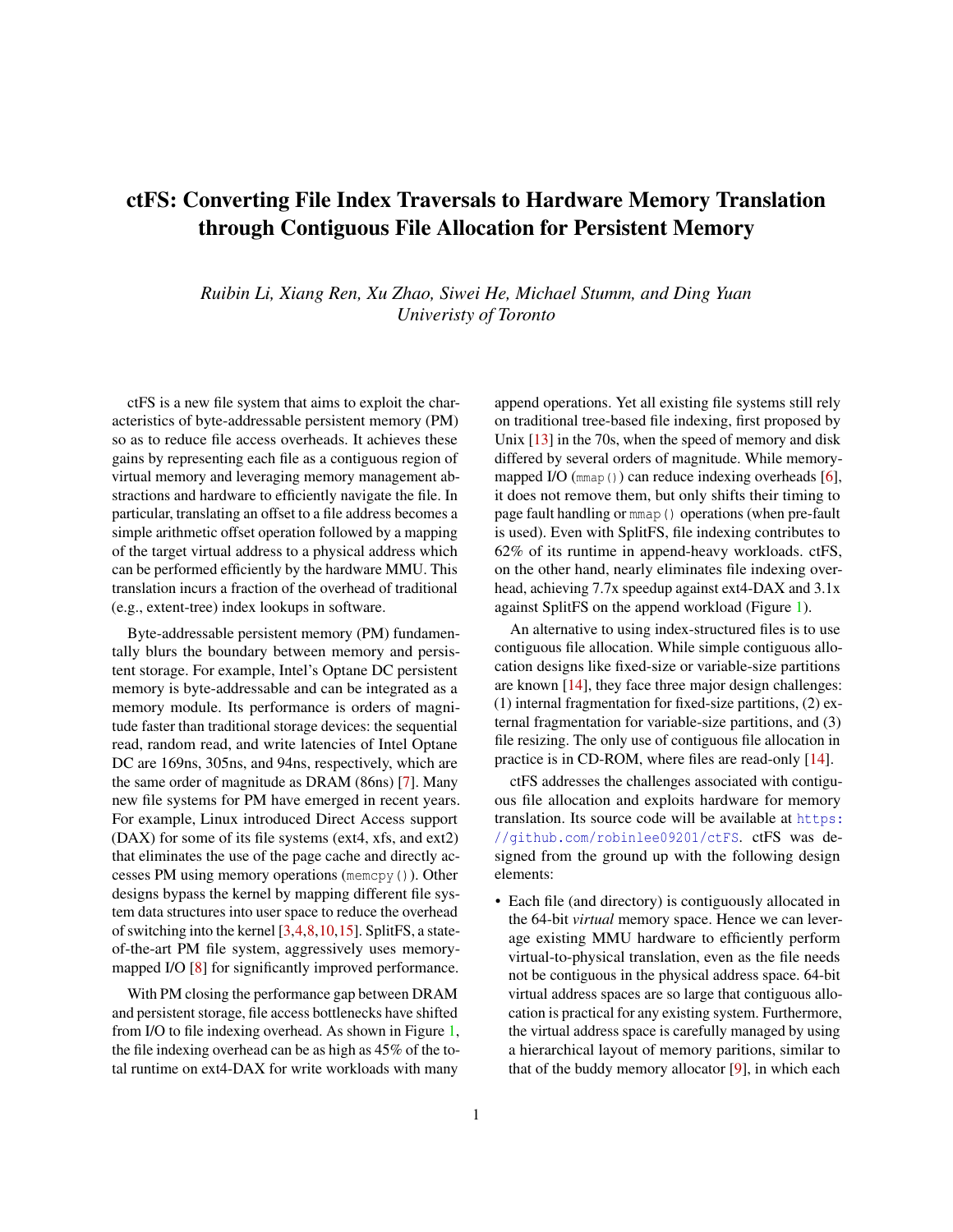partition is subdivided into 8 equal-size sub-partitions. This design speeds up allocation, avoids external fragmentation, and minimizes internal fragmentation.

- A file's virtual-to-physical mapping is managed using *persistent page tables* (PPTs). PPTs have a structure similar to that of regular, volatile page tables for virtual addresses in DRAM, but they are stored persistently on PM. Upon a page fault on an address that is within ctFS's region, the OS looks up the PPTs to create the mappings in the DRAM-based page tables.
- Initially, a file is allocated within a partition whose size is just large enough for the file. When a file outgrows its partition, it is moved to a larger partition in virtual memory without copying any physical persistent memory. ctFS does this by remapping the file's physical pages to the new partition using *atomic swap*, or pswap(), a new OS system call we proposed that *atomically* swaps the virtual-to-physical mappings.

In ctFS, the translation from file offset to the physical address now needs to go through the virtual-to-physical memory mapping, which is no less complex than the conventional file-to-block indexes. The key difference is that page translation can be sped up by existing hardware support. Translations that are cached by TLB will be handled transparently from the software and completed in one cycle. In contrast, a file system's file-to-block translation can only be cached by software. Additionally, ctFS can adopt various optimizations for memory mapping, such as using huge pages, to further speed up its operations.

A limitation of ctFS is that we implement it as a userspace, library file system that trades protection for performance. While this maximizes performance by aggressively bypassing the kernel, it sacrifices protection in that it only protects against unintentional bugs instead of intentional attacks. At the same time, we see no reason why ctFS could not be implemented in the OS kernel.

#### Analysis of File Indexing Overhead

We analyzed the performance overhead of block address translation in Linux's ext4-DAX, the port of the ext4 extent-based file system to PM and in SplitFS [\[8\]](#page-6-3) using the six microbenchmarks listed in Table [1.](#page-1-0) The experiments were performed on a Linux server with 256GB Intel Optane DC persistent memory.

Figure [1](#page-2-0) shows the breakdown of the completion time of each benchmark. For ext4-DAX, we observe that indexing overhead is significant in Append and Sequential Write Empty (SWE), spending at least 45% of the total runtime on indexing. In both cases, the index time in-

<span id="page-1-0"></span>Table 1: Six microbenchmarks for evaluating file indexing overheads. Each operates on 10GB files. RR, RW perform the reads/writes 2,621,440 times.

| Append     | Append 10 GB of data, 4KB at a time to an ini-<br>tially empty file                               |
|------------|---------------------------------------------------------------------------------------------------|
| <b>SWE</b> | Sequentially write 10 GB of data, 1 GB at a time,<br>to an initially empty file.                  |
| RR & RW    | Read/write 4KB at a time from/to a random (4KB-<br>aligned) offset of a previously allocated file |
| SR & SW    | Sequentially read/write 10 GB of data, 1GB at a<br>time, from a previously populated file         |

cludes the time to build the index. For the random access workloads, RR and RW, the proportion of time spent on indexing is lower, but still considerable: at 18% and 15% respectively.

Compared to ext4-DAX, SplitFS spends an even higher proportion of the total runtime on indexing in the Append (63%), SWE (45%), and RW workloads (38%), even though its total runtime is shorter. This is because SplitFS's speedup further shifts the bottleneck and exacerbates the indexing overhead. SplitFS splits the file system logic into a user-space library (U-Split) and a kernel space component (K-Split), where K-Split reuses ext4-DAX. A file is split into multiple 2MB regions by U-Split, where each region is mapped to one ext4-DAX file. Both U-Split and K-Split participate in indexing: U-Split maps a logical file offset to the corresponding ext4-DAX file, and the ext4-DAX in K-Split further searches its extent index to obtain the actual physical address.

To understand its indexing overhead in more detail, consider the Append workload. SplitFS spends a total of 6.62s on indexing overhead. The majority (4.37s) comes from the kernel indexing time during page fault handling. SplitFS converts all read and write operation to memory mapped I/O; hence an operation could trigger a page fault, which in turn triggers kernel indexing. The time spent in mmap() itself is smaller (1.39s). The remaining 0.84s comes from the indexing time in its user-space component, U-split, spent on mapping a file offset to the corresponding ext4-DAX file.

In comparison, ctFS successfully eliminates most of the indexing time: in all six benchmarks, the vast majority (at least 97%) of the runtime is spent on I/O, instead of indexing. As a result, it achieves a 7.7x speedup against ext4-DAX and 3.1x against SplitFS on the Append benchmark, whereas its average speedups on the other benchmarks are 2.17x and 1.97x over ext4-DAX and SplitFS, respectively.

Note that both SplitFS and ctFS have two modes, sync and strict. The results in Figure [1](#page-2-0) are from their sync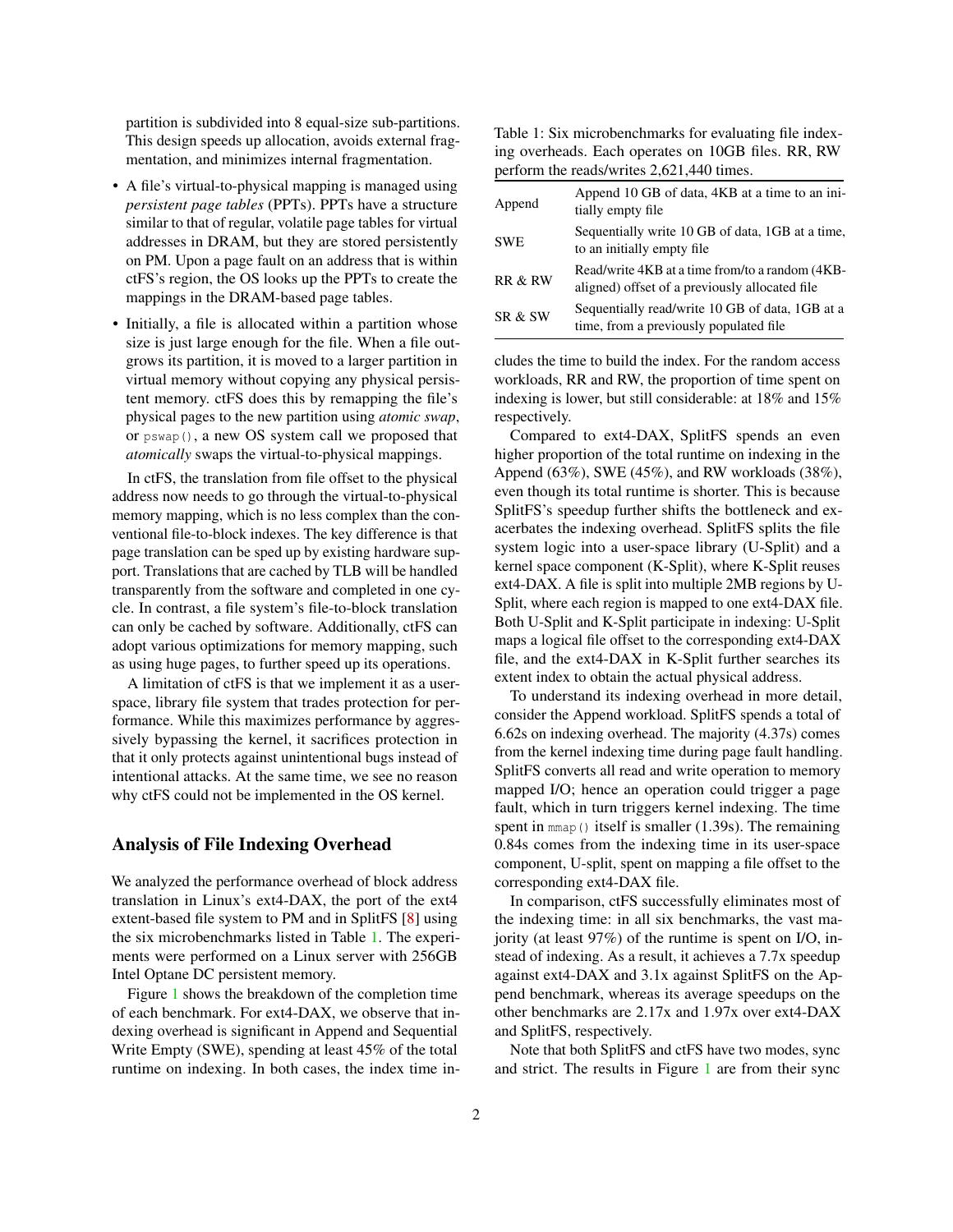

<span id="page-2-0"></span>

<span id="page-2-1"></span>Figure 2: Architecture of ctFS. Each box represents a page. Two partitions are shown. The file allocated in partition 1 uses 3 pages (green), and the file in partition 2 uses 5 pages. ctK maintains virtual-to-physical page mappings in the persistent page table (PPT).

mode, because it offers comparable crash consistency guarantees to ext4-DAX. The results on strict mode, which offers stronger crash consistency, as well as comparison with other research file systems like NOVA [\[16\]](#page-6-10) and pmfs [\[4\]](#page-6-2), can be found in our FAST'22 paper [\[12\]](#page-6-11).

## Overview of ctFS

ctFS is a high-performance PM file system that directly accesses and manages both file data and metadata in user space. Each file is stored contiguously in virtual memory, and ctFS offloads traditional file systems' offset-toblock translations to the memory management subsystem. In addition, ctFS provides an efficient atomic primitive called pswap to ensure data consistency while minimizing double-writing. Write operations on ctFS are always synchronous, i.e., writes are persisted on PM before the operation completes; in fact, similar to Linux's DAX PM file systems, all writes are directly applied on PM without being cached in DRAM.

ctFS's architecture, shown in Figure [2,](#page-2-1) consists of two components: (1) the user space file system library, ctU,

| 19<br>512GB 64GB 8GB 1GB 128MB 16MB 2MB 256KB 32KB 4KB | 18  |  | L7 L6 |            | L4 |  |               |  |  |
|--------------------------------------------------------|-----|--|-------|------------|----|--|---------------|--|--|
| PGD                                                    | PUD |  |       | <b>PMD</b> |    |  | PTE (sub-PMD) |  |  |

<span id="page-2-2"></span>Figure 3: Size of partitions at levels L0 to L9. PGD, PUD, PMD, and PTE refer to the four levels of page tables in Linux (from highest to lowest). An L9 partition aligns with PGD, i.e., its starting address has zero in all of the lower level page tables (PUD, PMD, PTE); Similarly, L6-L8 partitions align with PUD, whereas L3-L5 partitions align with PMD.

that provides the file system abstraction, and (2) the kernel subsystem, ctK, that manages the virtual memory abstraction. ctU implements the file system structure and maps it into the *virtual* memory space. ctK maps virtual addresses to PM's physical addresses using a *persistent page table (PPT)*, which is stored in PM. Any page fault on a virtual address inside ctU's address range is handled by ctK. If the PPT does not contain a mapping for the fault address, ctK will allocate a PM page, establish the mapping in the PPT, then copy the mapping from the PPT to the kernel's regular DRAM page table, allowing virtual to PM address translation to be carried out by the MMU hardware. When any mapping in the PPT becomes obsolete, ctK will remove the corresponding mapping from the DRAM kernel page table and shoot down the mapping in the TLBs.

With this architecture, there is a clear separation of concerns. ctK is *not* aware of any file system semantics, which is entirely implemented by ctU using memory operations.

#### File System Structure (ctU)

ctFS's user-space library, *ctU*, organizes the file system's *virtual* memory space into hierarchical partitions to facil-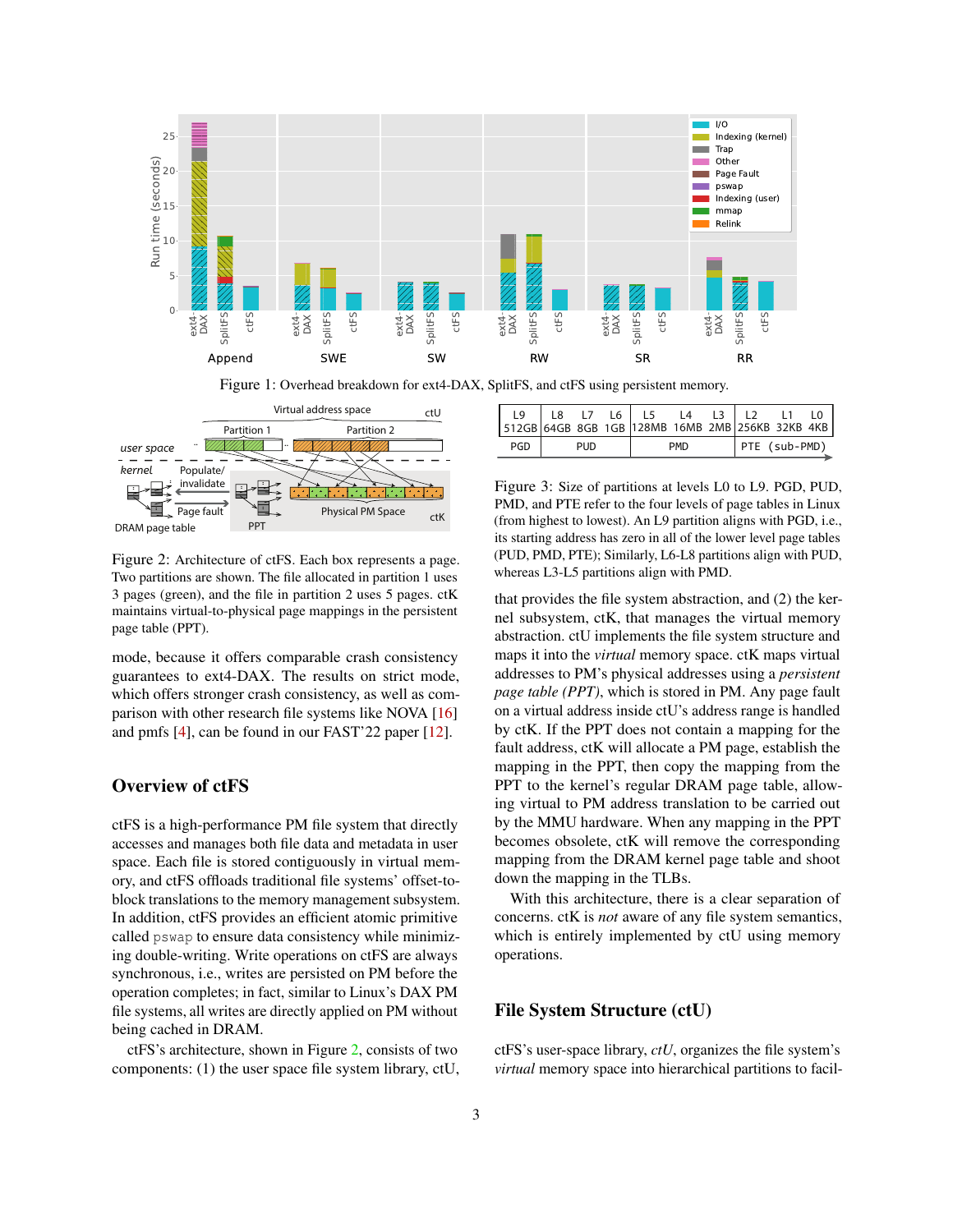

<span id="page-3-0"></span>Figure 4: Layout of ctFS in *virtual* address space. The space of an entire partition is reserved in the virtual memory space, whereas the physical PM space is allocated on-demand based on the actual usage. Headers circled in the dashed-line reside on the same page.

itate contiguous allocations. The size of each partition at a particular level is identical; and the size of a partition at a particular level is 8x the size of the partitions at the next lower level. Figure [3](#page-2-2) shows the sizes of the ten levels that ctFS currently supports. The lowest level, L0, has 4KB partitions, whereas the highest level, L9, has 512 GB partitions. ctFS can be easily extended to support more partition levels, *e.g.* L10 (4TB), L11 (32TB), *etc*.

A file or directory is always allocated contiguously in one and only one partition, and such that the partition is of the smallest size capable of containing the file. For example, a 1KB file is allocated in an L0 partition (4KB); a 2GB file is allocated in an L7 partition (8GB).

We chose each next level to be 8x the size of the previous level because the boundary of the levels should align with the boundary of Linux page table levels (Figure [3\)](#page-2-2). This enables the optimization during pswap we describe later. Therefore, our only options for partition size differences are: 2x (2<sup>1</sup>), 8x (2<sup>3</sup>), or 512x (2<sup>9</sup>). We chose 8x because 2x would be too small and 512x too large.

Figure [4](#page-3-0) shows the layout of ctFS. The virtual memory region is partitioned into two L9 partitions. The first L9 partition is a special partition used to store file system metadata: a superblock, a bitmap for inodes, and the inodes themselves. Each inode stores the file's metadata (e.g., owner, group, protection, size, etc.), and it contains *a single field* identifying the virtual memory address of the partition that contains the file's data. The inode bitmap is used to track whether an inode is allocated or not. The second L9 partition is used for data storage. Note that the 512GB allocated for an L9 partition is in virtual memory; The physical pages underneath it are allocated on demand.

Each partition can be in one of the three states: Allocated (A), Partitioned (P), or Empty (E). A partition in state A is allocated to a single file; a partition in state

P is divided into eight next-level partitions. We call the higher level partition the *parent* of its eight next-level partitions. This parent partition *subsumes* its eight child partitions; i.e., these 8 child partitions are sub-regions within the virtual memory space allocated to the parent. For example, in Figure [4,](#page-3-0) an L9 partition in state P is divided into 8 L8 partitions. The first L8 partition is also in state P, which means it is divided into 8 L7 partitions, and so on. In this manner, the different levels of partitions form a hierarchy.

This hierarchy of partitions has three properties. (1) For any partition, all of its ancestors must be in state P; and any partition in the A or E state does not have any descendants. (2) Any address in a partition is also an address in the partitions of its ancestors; e.g., any L3 partition in Figure [4](#page-3-0) is contained in its ancestor L4-L9 partitions. (3) The starting address of any partition, regardless of its level, is aligned to its partition size; this is the case as long as the top-level L9 partitions are 512 GB aligned.

ctU needs to maintain book keeping information for each partition, such as its state, as well as information that facilitates fast allocations. To store such metadata, each partition in P-state has a header which contains the state of each of its *child* partitions; ctU stores the header directly in the first page of the partition for fast lookup that does not involve indirections.

To speed up allocation, the header also has an availability-level field that identifies the highest level at which a *descendent* partition is available for allocation. For example, the availability-level of the L9 partition in Figure [4](#page-3-0) is 8 because this L9 partition has at least 1 L8 child partition in E state. With this information, when allocating a level-N partition, if a P partition's availability-level is less than N, ctU does not need to drill down further to check its child partitions. This results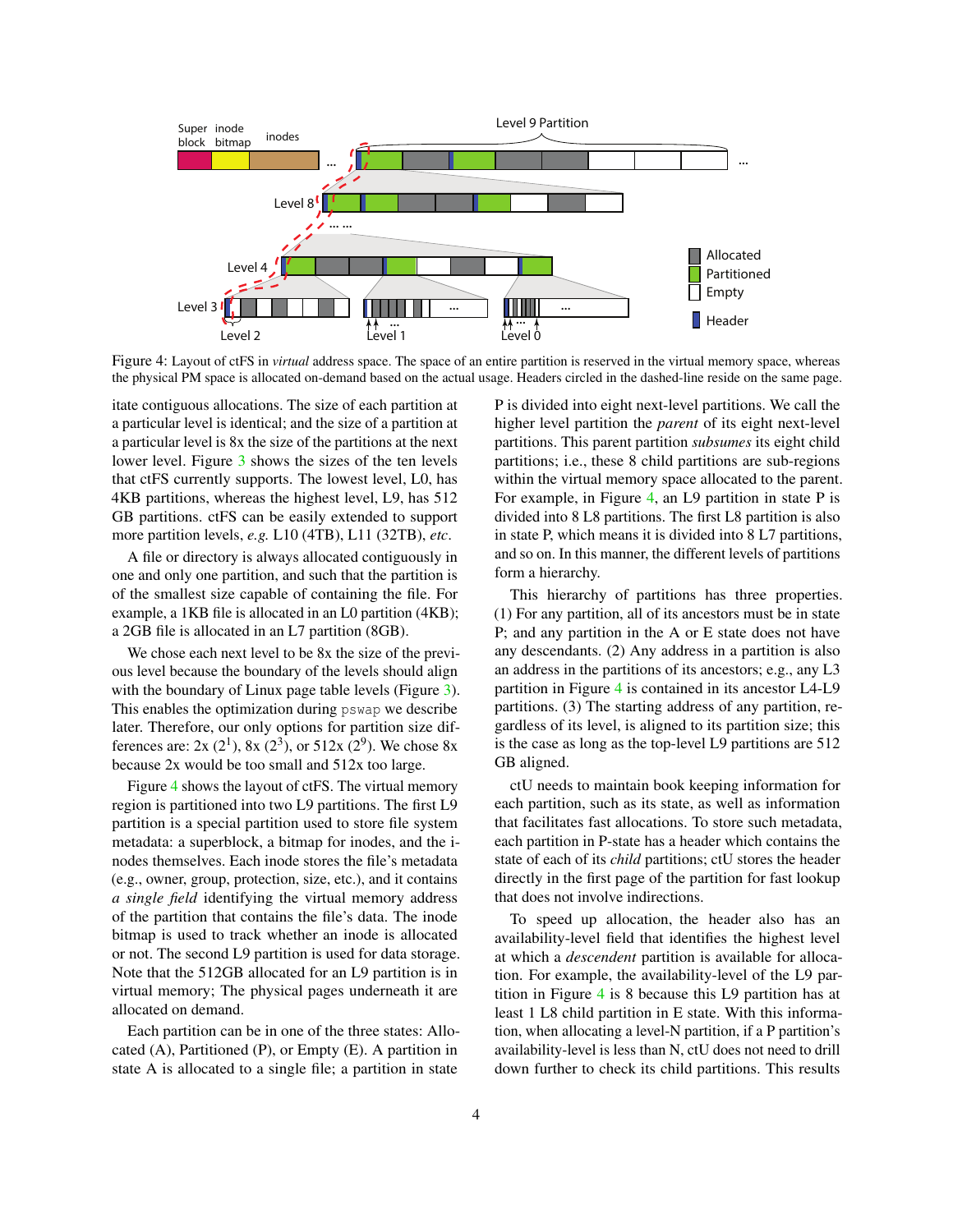in constant worst-case time complexity for allocating a partition within an L9 partition and is far more efficient than using bitmaps.

Because ctU places the header in the first page of a partition in P state, its first child partition will also contain the same header, and as a result, this first child partition must also be in P state; it cannot be in the Allocated state because the first page would need to be used for file content. Therefore, a header page can contain the headers of multiple partitions in the hierarchy. For example, in Figure [4,](#page-3-0) the headers in the dashed circle are all stored on the same page. This is achieved by partitioning the header page into non-overlapping header spaces for each level from L4-L9.

ctU does not allow partitions in levels L0–L3 to be further partitioned, as the 4KB header space becomes much more wasteful for smaller partition sizes. Instead, each L3 partition (2MB) can only be partitioned as (1) 512 L0 child partitions, (2) 64 L1 child partitions, or (3) 8 L2 child partitions, as shown at the bottom of Figure [4.](#page-3-0) As a result, there is only one header in each L3 partition that is in state P, and it contains a bitmap to indicate the status of each of its child partitions, which can only be in either state A or E, but not P.

### Kernel Subsystem Structure (ctK)

ctK manages the PPT and implements pswap(). The structure of the PPT is identical to Linux's 4-level page table with two key differences: (1) It resides on PM and is thus persistent; (2) It uses relative addresses for both virtual and physical addresses, because ctFS's memory region may be mapped to different starting virtual addresses in different processes due to *Address Space Layout Randomization* [\[2\]](#page-6-12) [\[5\]](#page-6-13), and hardware reconfiguration could change starting physical address. Whereas each process has its own DRAM page table, ctK has a single PPT that contains the mapping of all virtual addresses in ctU's memory range (i.e., those inside the partitions). The PPT cannot be accessed by the MMU, so mappings in the PPT are used to populate entries in the DRAM page table on demand as part of page fault handling.

ctK provides a pswap system call that atomically swaps the mapping of two same-sized contiguous sequences of virtual pages in the *PPT*. It has the following interface:

#### **int** pswap(**void**\* A, **void**\* B, **unsigned int** N, **int**\* flag);

A and B are the starting addresses of each page sequence, and N is the number of pages in the two sequences. The last parameter flag is an output parameter. Regardless



<span id="page-4-0"></span>Figure 5: An example of pswap. The shaded entries in the page tables are the ones used to map the two-page arrays A and B. The red and blue page table entries are the ones that are modified by pswap. Before pswap, A maps to the red pages and B maps to the blue pages, whereas after pswap A maps to blue pages and B maps to red pages. The last 39 bits of A and B's address are shown at the bottom.



<span id="page-4-1"></span>Figure 6: Comparing the performance of pswap and memcpy. Both the X and Y axis are log scale.

of its prior value, pswap will set \*flag to 1 if and only if the mappings are swapped successfully. ctU sets flag to point to a variable in the redo log stored on PM and uses it to decide whether it needs to redo the pswap upon crash recovery. pswap also invalidates all related DRAM page table mappings.

The pswap() system call *guarantees crash consistency*: it is atomic, and its result is durable as it operates on PPT. Moreover, concurrent pswap() operations occur as if they are serialized, which *guarantees isolation* between multiple threads and processes.

To optimize performance,  $pswap()$  avoids swapping every target entry in the PTEs (the last level page table) of the PPT whenever possible. Figure [5](#page-4-0) shows an example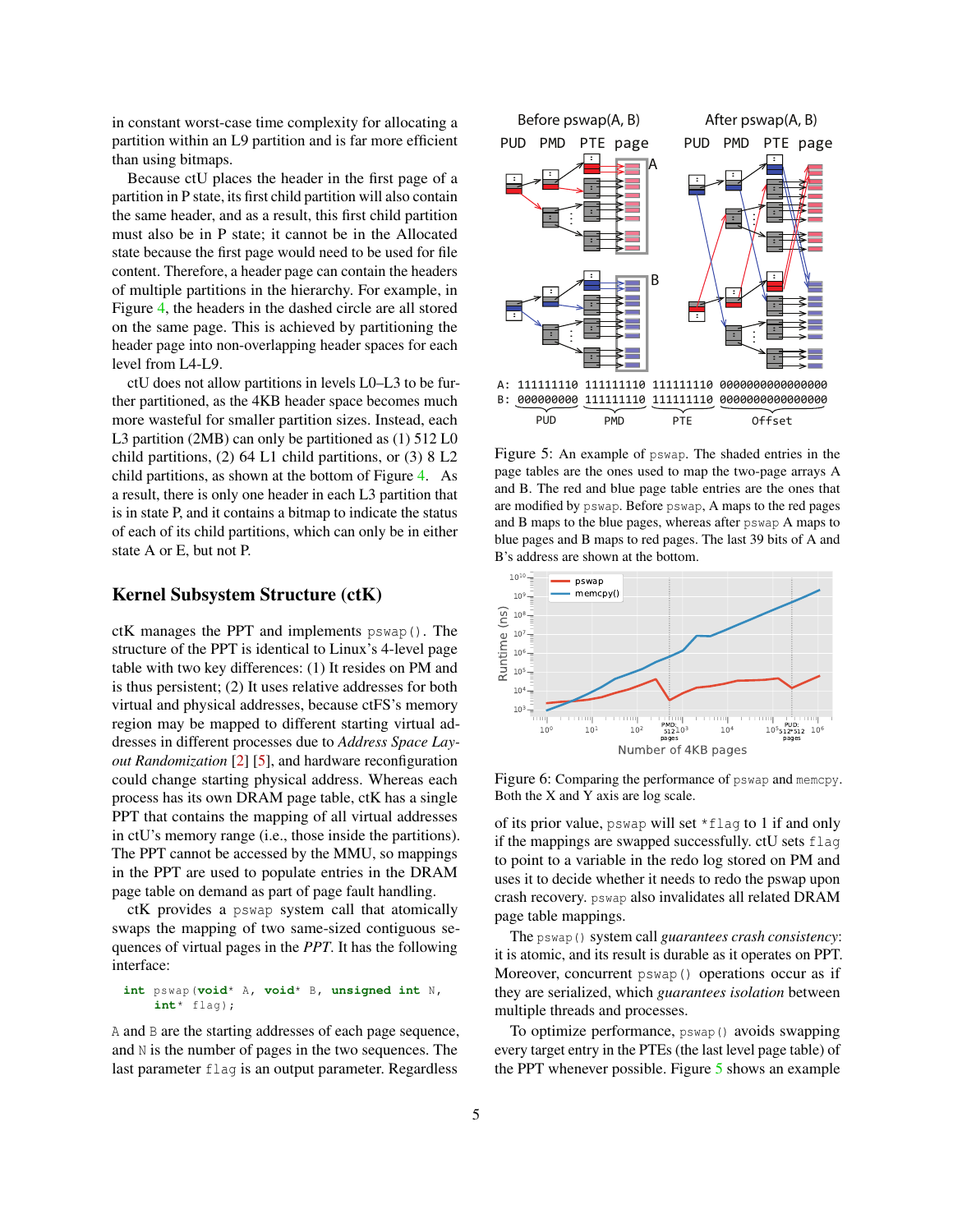

<span id="page-5-1"></span>Figure 7: YCSB on LevelDB. Results are measured in throughput that is normalized to ext4-DAX in the sync/POSIX group and NOVA-strict in the strict group. The number on top shows the absolute throughput.

where pswap needs to swap two sequences of pages - A and B - each containing  $262,658$  ( $512 \times 512 + 512 + 2$ ) pages. pswap only needs to swap 4 pairs of page table entries or directories in the PPT (as shown in red and blue colors in Figure [5\)](#page-4-0), as all 262,658 pages are covered by a single PUD entry (covering  $512 \times 512$  pages), a single PMD entry (covering 512 pages), and two PTE entries (covering 2 pages).

Figure [6](#page-4-1) shows the performance of pswap as a function of the number of pages that are swapped. We compare it with the performance of the same swap implemented with memcpy that approximates the use of conventional write ahead or redo logging that requires copying *data* twice. The curve of pswap performance shows a wavelike pattern: as the number of pages increases, the pswap latency first increases and then drops back as soon as it can swap one entry in a higher-level page table instead of 512 entries in the lower-level table. The two drop points in Figure [6](#page-4-1) are when N is 512 (mapped by a single PMD entry) and 262,144 (mapped by a single PUD entry). In comparison, memcpy's latency increases linearly with the number of pages. When N is 1,048,576 (representing 4GB of memory), memcpy takes 2.2 seconds, whereas pswap only takes 62*µ*s. However, when N is less than 4, memcpy is more efficient than pswap.

There are two use cases of pswap. First, when a write (append) triggers an upgrade to a larger partition or a truncate triggers a downgrade, instead of copying the file data from the old partition to the new partition, ctU uses pswap to atomically change the mapping. Second, pswap can be used to support atomic write on any amount of data. To do so, ctU first writes the data to a staging partition, and when the write is complete, it swaps the newly written data to the memory region belong to the

target file.

#### Performance on Real-world Application

We evaluated ctFS on LevelDB [\[11\]](#page-6-14), using the YCSB [\[1\]](#page-5-0) benchmark. (Microbenchmark results were shown in Figure [1.](#page-2-0)) YCSB includes six different key-value access workloads, including update heavy (A), read mostly (B), read only (C), read records that were recently inserted (D), range query (E), and read-modify-write (F), as well as two load workloads (A and E).

Figure [7](#page-5-1) shows the performance of different PM file systems on LevelDB using YCSB workload. ctFS outperforms all other file systems of comparable consistency levels in every workload. ctFS achieves the most significant speedup in write-heavy workloads, Load A and E and Run A, B, F. Among these write-heavy workloads, ctFS-sync's throughput is 1.64x of the throughput of SplitFS-sync on average, with 1.82x in the best-case (in Load E). Compared with ext4-DAX, ctFS-sync's throughput is 2.88x on average with 3.62x in the best case (in Run A). In strict mode, ctFS's throughput is 1.30x of SplitFS on average, with 1.50x in the best-case (in Load A). In comparison, ctFS's speedups on read-heavy workloads are smaller. But it still achieves an average of 1.25x - 1.36x speedup over ext4-DAX.

#### References

<span id="page-5-0"></span>[1] B. F. Cooper, A. Silberstein, E. Tam, R. Ramakrishnan, and R. Sears. Benchmarking cloud serving systems with YCSB. In *Proceedings of the 1st ACM Symposium on Cloud Computing*, SoCC '10, pages 143–154, 2010.